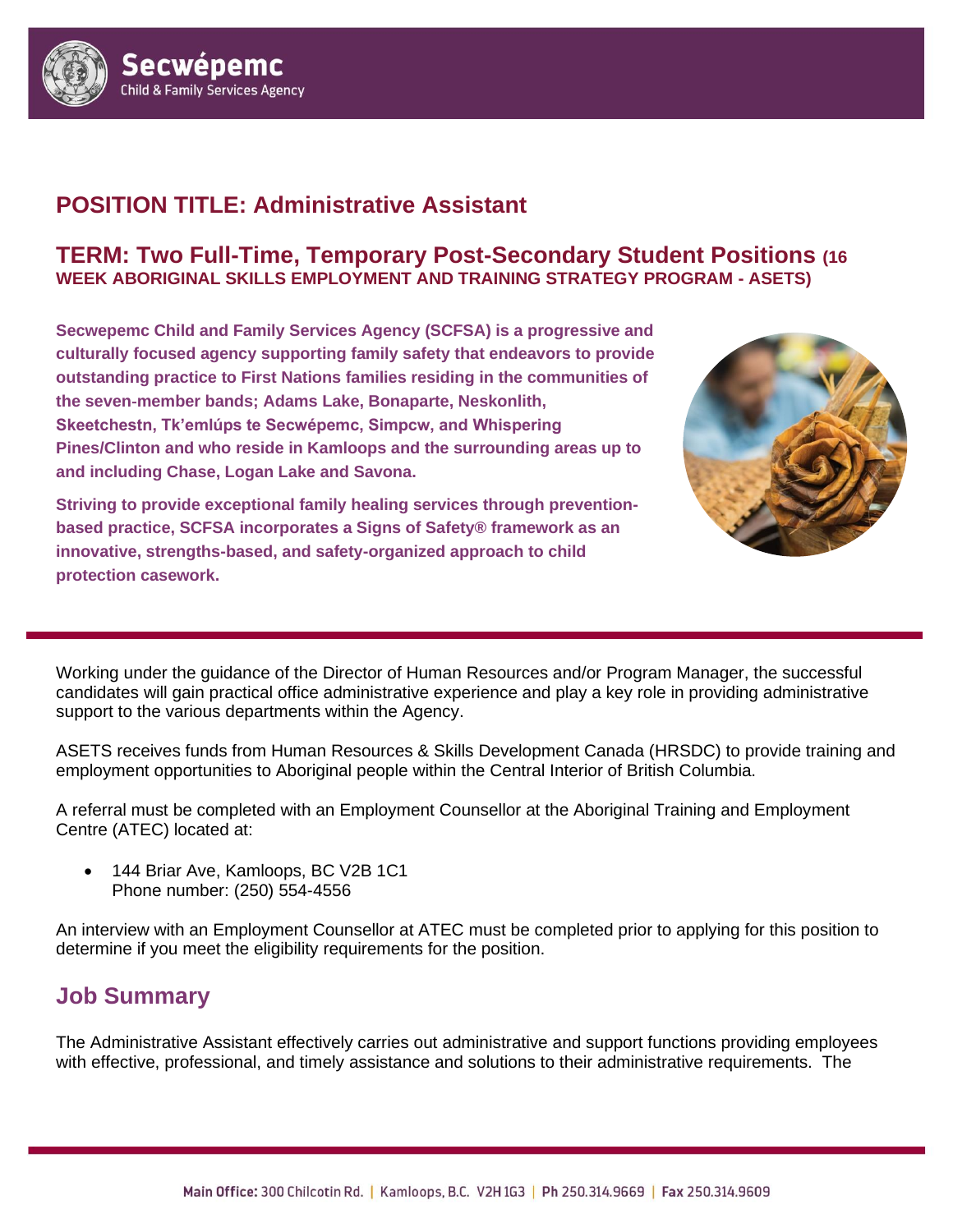

administrative Assistant must have excellent administration and customer service skills, as well as a pro-active approach to initiating and following through with a variety of administrative projects.

## **Qualifications**

- Currently attending a Post-Secondary Institution and returning to studies in the Fall 2022.
- Familiarity with the seven Secwépemc communities affiliated with the agency.

#### **Skills and Abilities:**

- Ability to work independently and build effective interpersonal relationships;
- Strong team orientation, maturity, professionalism and customer service attitude;
- Strong communication skills;
- Exceptional organizational skills, time and priority management skills;
- Proficient in Microsoft Office (Outlook, Word, Excel and Power Point), Adobe Acrobat and Social Media Web platforms;
- Recognizes and respects all cultural diversity and has an understanding of local Aboriginal culture and traditions.

#### **Working Conditions:**

- Occasional travel required;
- Potential for violence in the workplace;
- Hours of work are nonstandard and connected to services and community needs;
- Receives regular supervision with direction and checks of the work performed.

#### **Conditions of Employment**

- Must be able to obtain and maintain a Criminal Record Check;
- Must be able to obtain and maintain a valid BC Driver's Licence class 5 no restrictions;
- Must provide a vehicle in good operating condition and appropriate insurance to meet program requirements.

### **Pay Grade**

• Starting wage \$23.9610